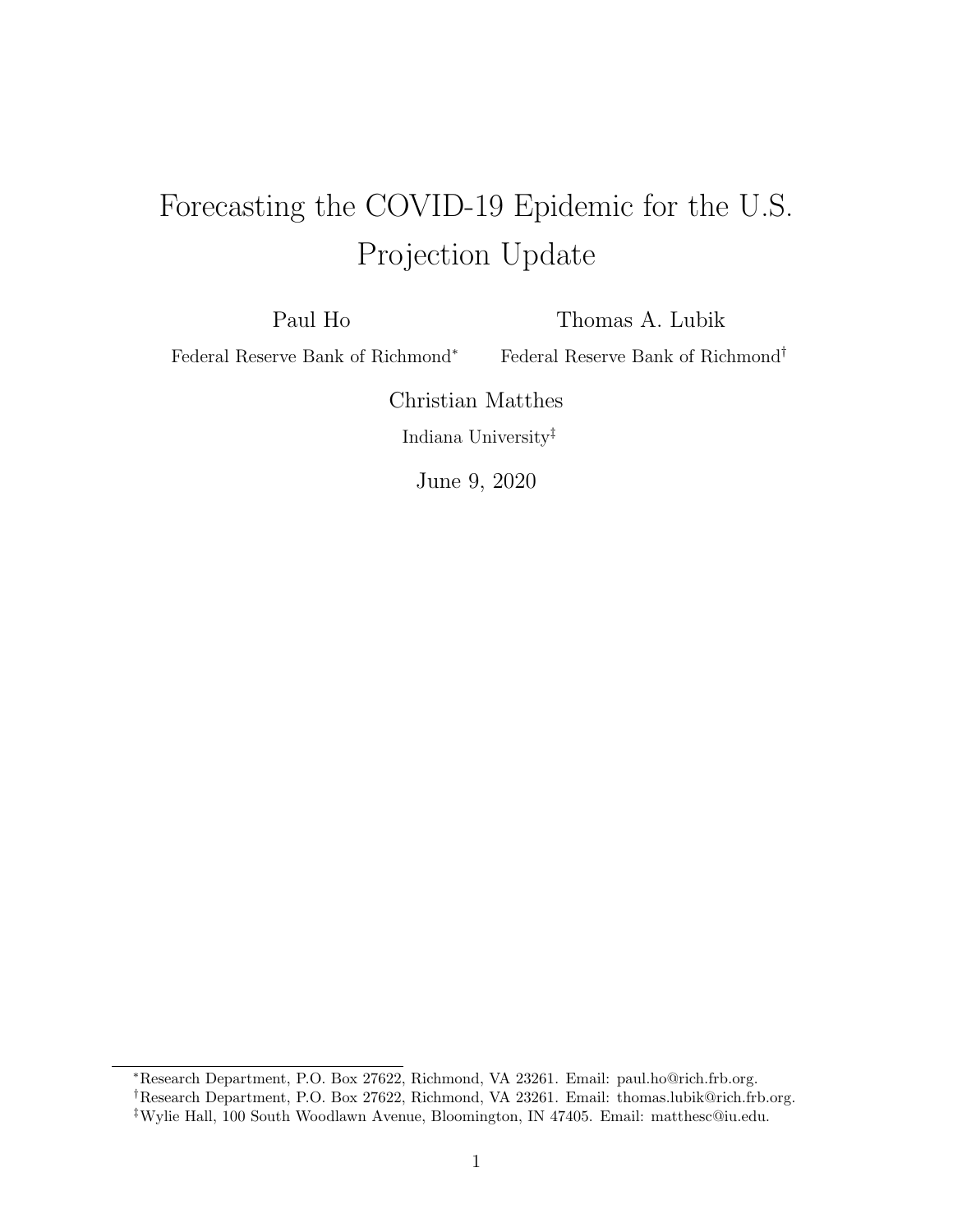## United States

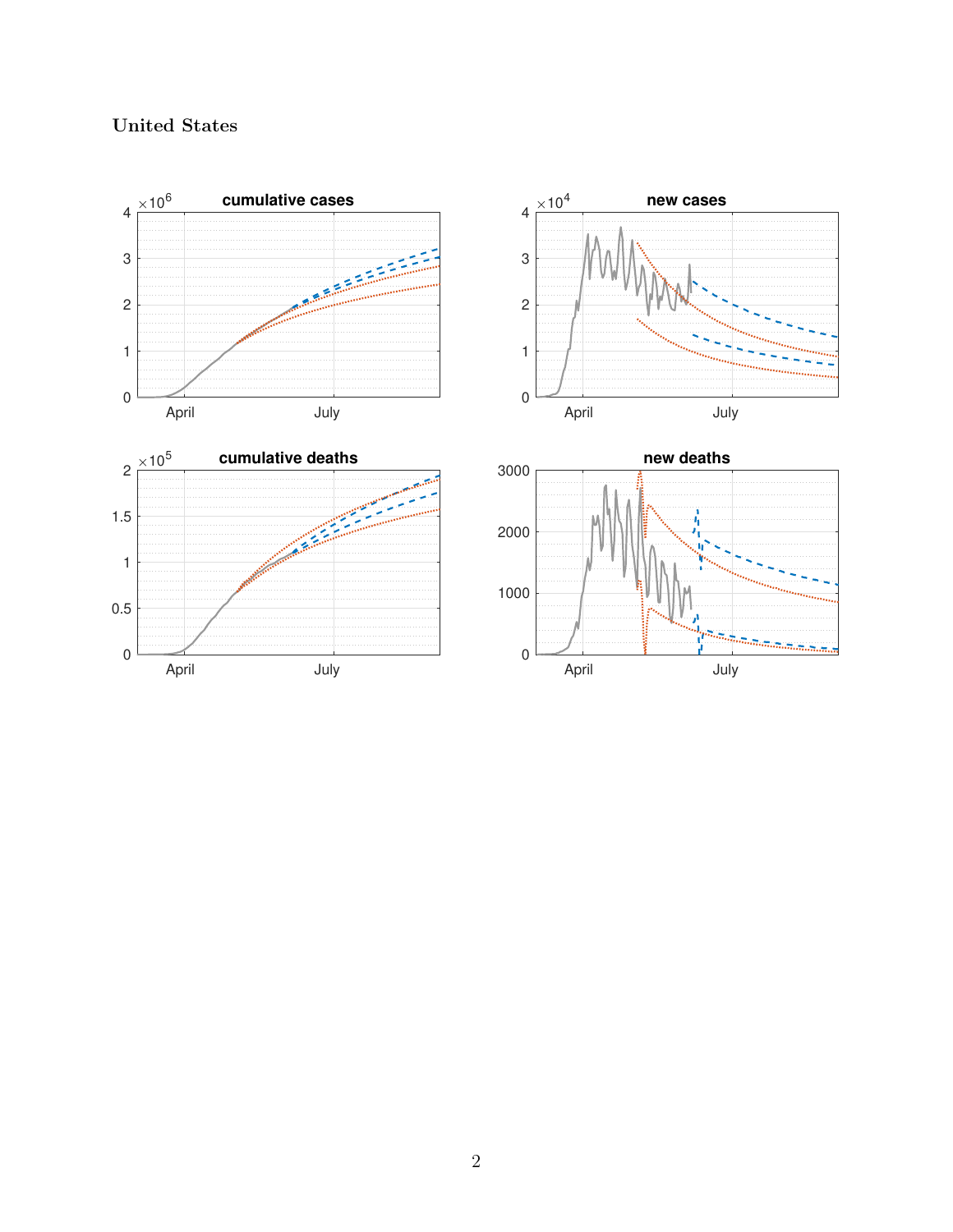

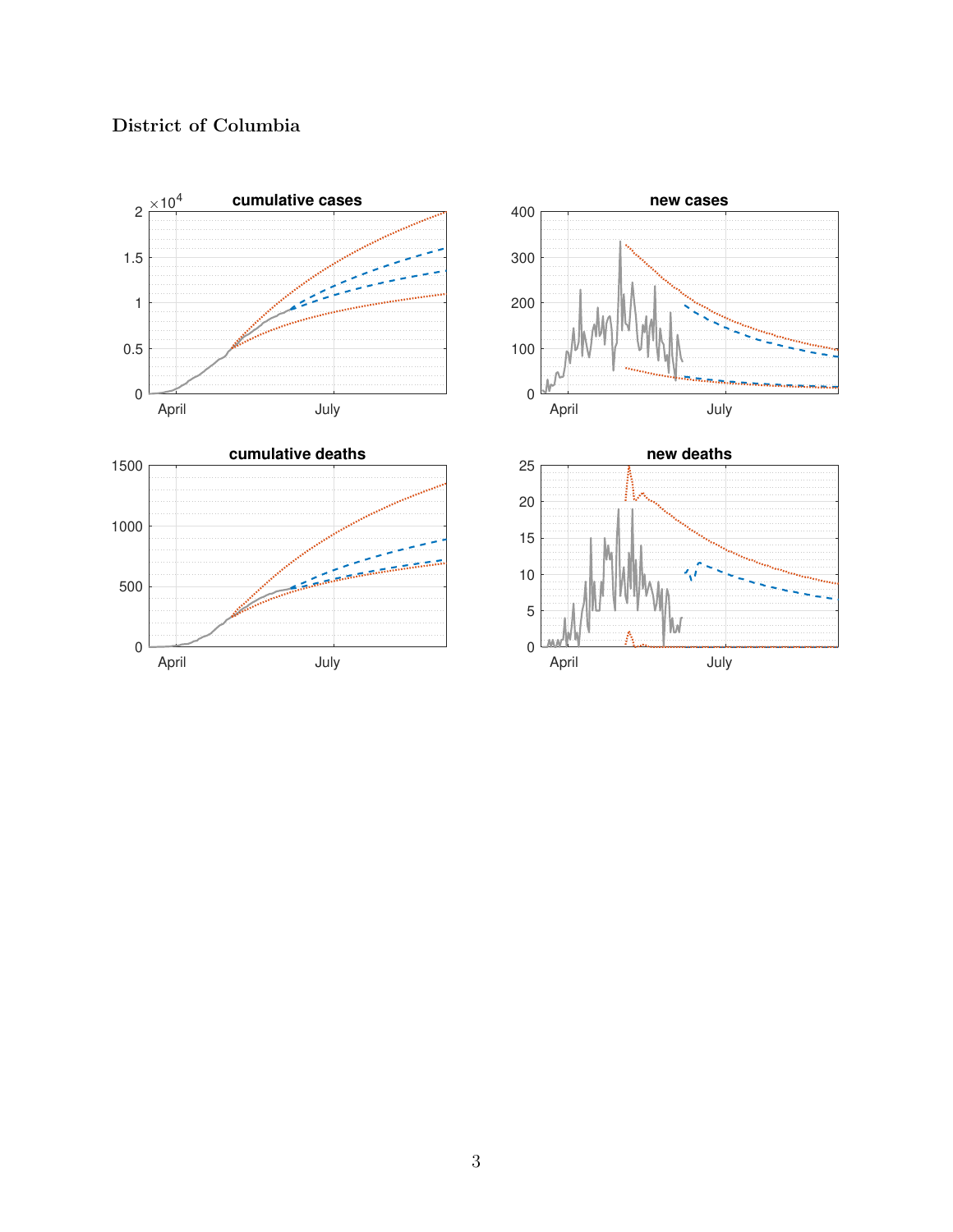## Maryland

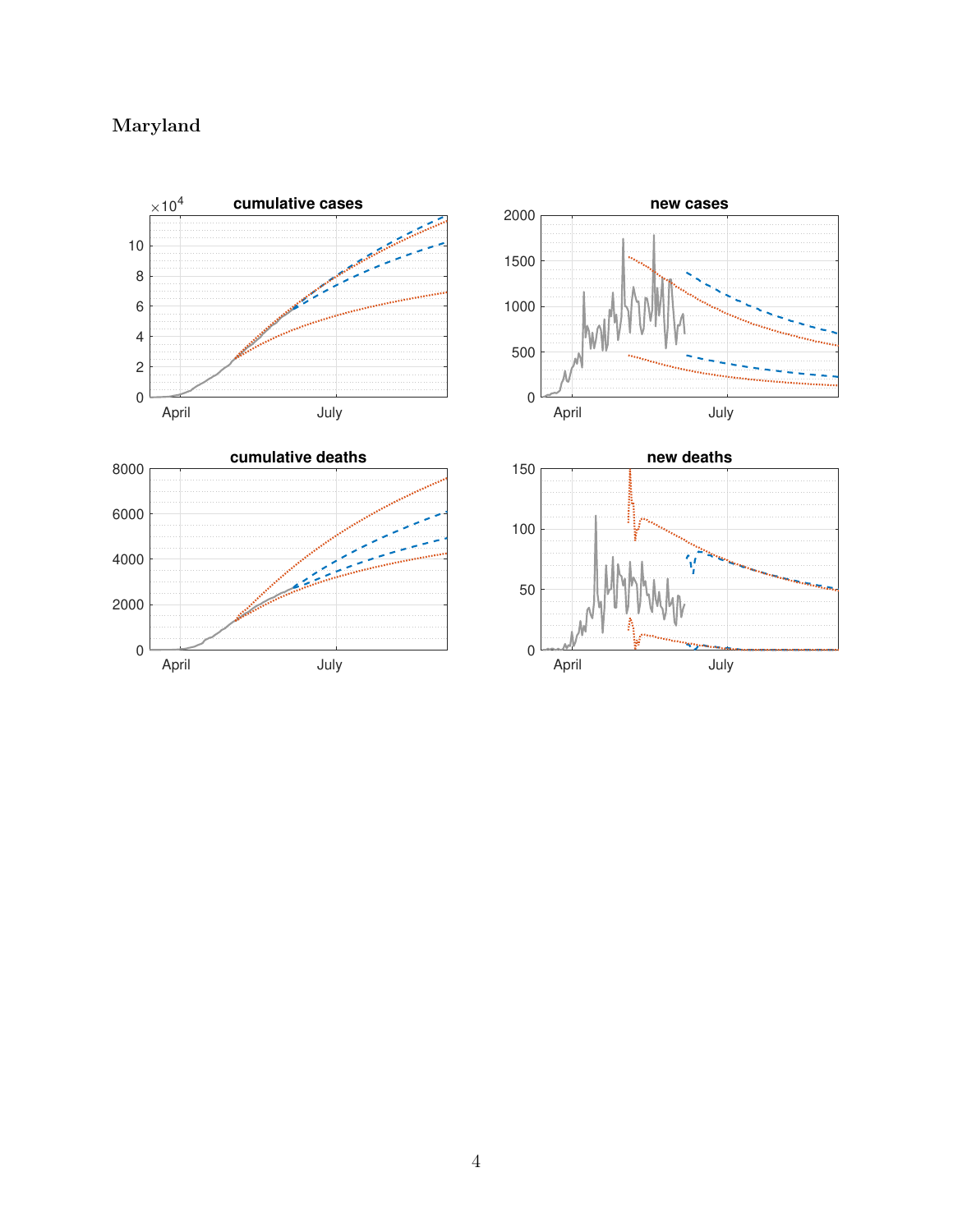

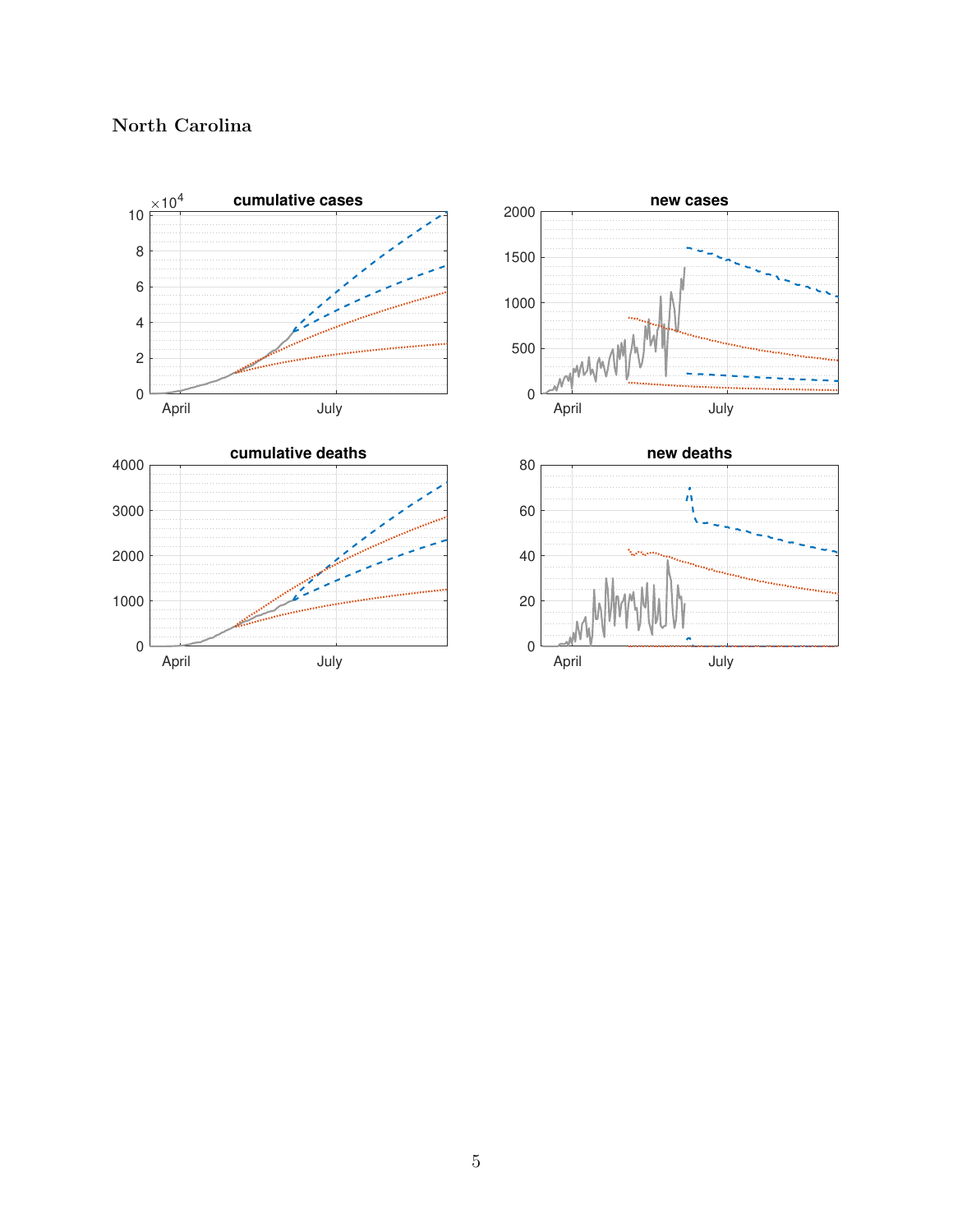

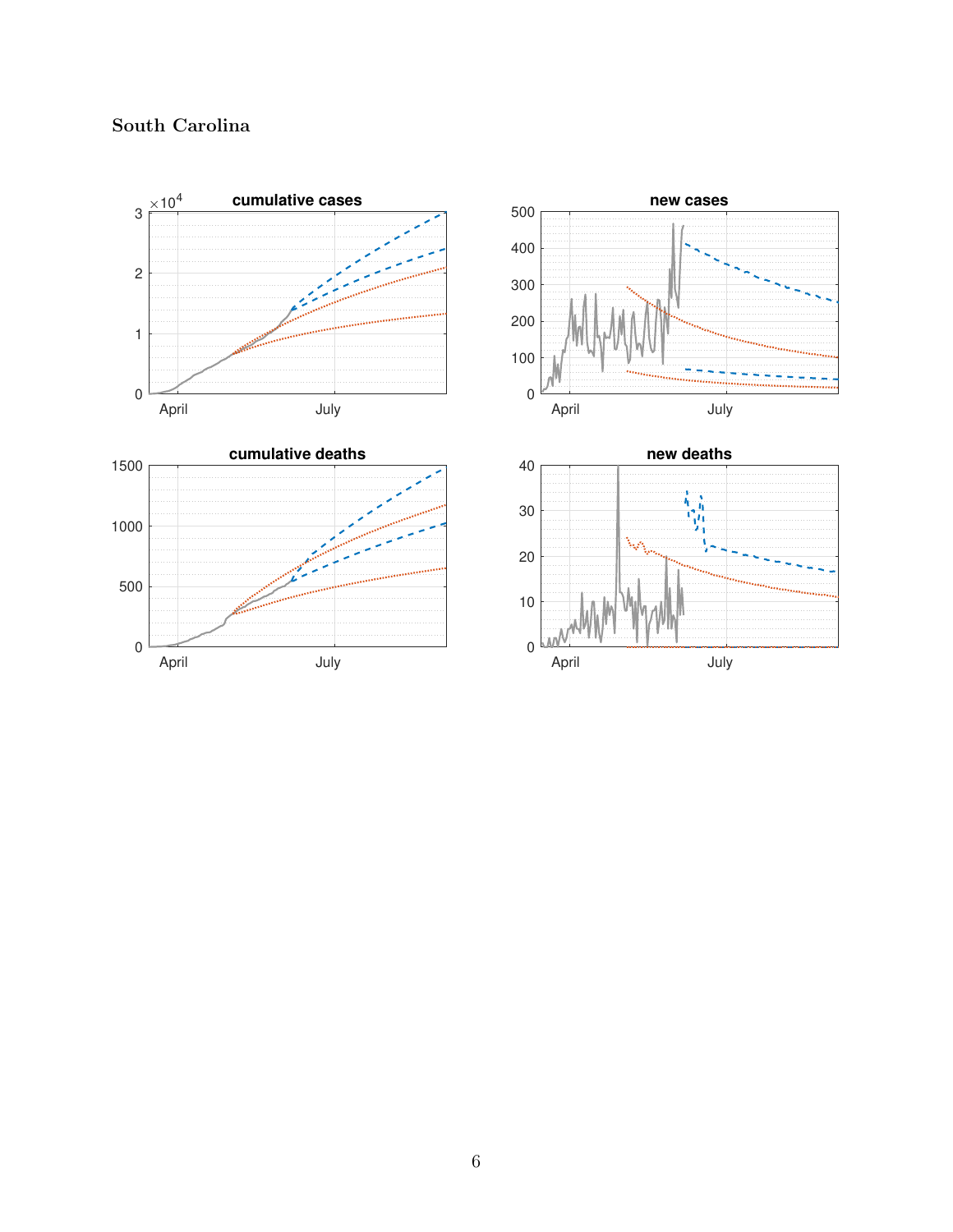